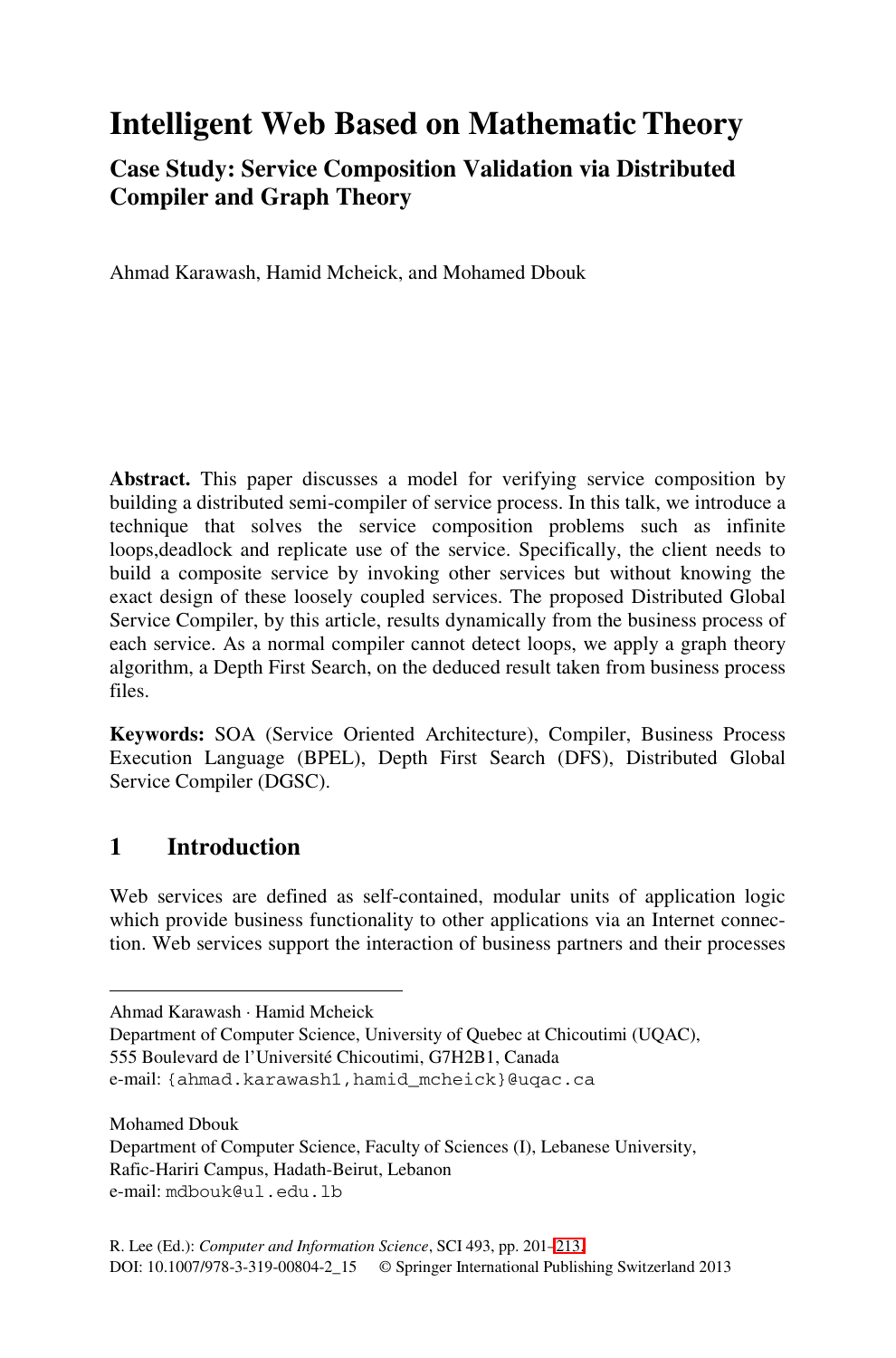by providing a stateless model of atomic synchronous or asynchronous message exchanges (B. Srivastava and J. Koehler). Every service consists of a domain of computers and computers in a domain can just communicate with each other through predefined functions (Amirjavid F. et al., 2011). Services can be invoked by other services or applications. Services are designed for interaction in a loosely coupled environment, and therefore are an ideal choice for companies seeking inter or intra business interactions that span heterogeneous platforms and systems (K. LI, 2005).

In many cases, a single service is not sufficient to the user's request and often services should be combined through service composition to achieve a specific goal. Nowadays, researches show that problems of composing web services are expressed in designing, discovery, validation and optimization of service composition. The paper proposes a way of dynamic validation of service composition to prevent some errors (infinite loops, blocked services, incorrect business flow design and many others) at the beginning of the design phase of new composite service.

Before designing a new composite service, the service discovery process returns a set of candidate services and at some of those services are used in the composition process according to non-functional criteria (cost, time, and contextaware). But nothing, in this discovery notifies service developer if the invoked services are working normally or not.

In the dynamic world of service-oriented architectures, however, what is sure at design time, unluckily, may not be true at run time. The actual services, to which the workflow is bound may change dynamically perhaps in an unexpected way, may cause the implemented composition to deviate from the assumptions made at design time. Traditional approaches, which limit validation to being a design time activity, are no longer valid in this dynamic setting. Besides performing designtime validation, it is also necessary to perform continuous run-time validation to ensure that the required properties are maintained by the operating system. The compiler is the only way to validate the sequence of service process. It is the program that translates one language to another. Thus our goal is to implement a distributed dynamic compiler that compiles the composition of every new composite service. When a client designs a new composite service, the related compiler Grammar rules, of the invoked services, are sent to him as XML files then combined together to constitutes a local compiler that validate new service composition at design phase.

Section 2 describes the previous methods of service validation. Section 3 gives two service composition examples to highlight the problem of service validation. While section 4 proposes a new service composition validation model in the service design development phase; two techniques of parsing and depth first search are described and a simulation steps are given in this section. Section 5 summarizes the ideas as a conclusion and gives perspectives for future works.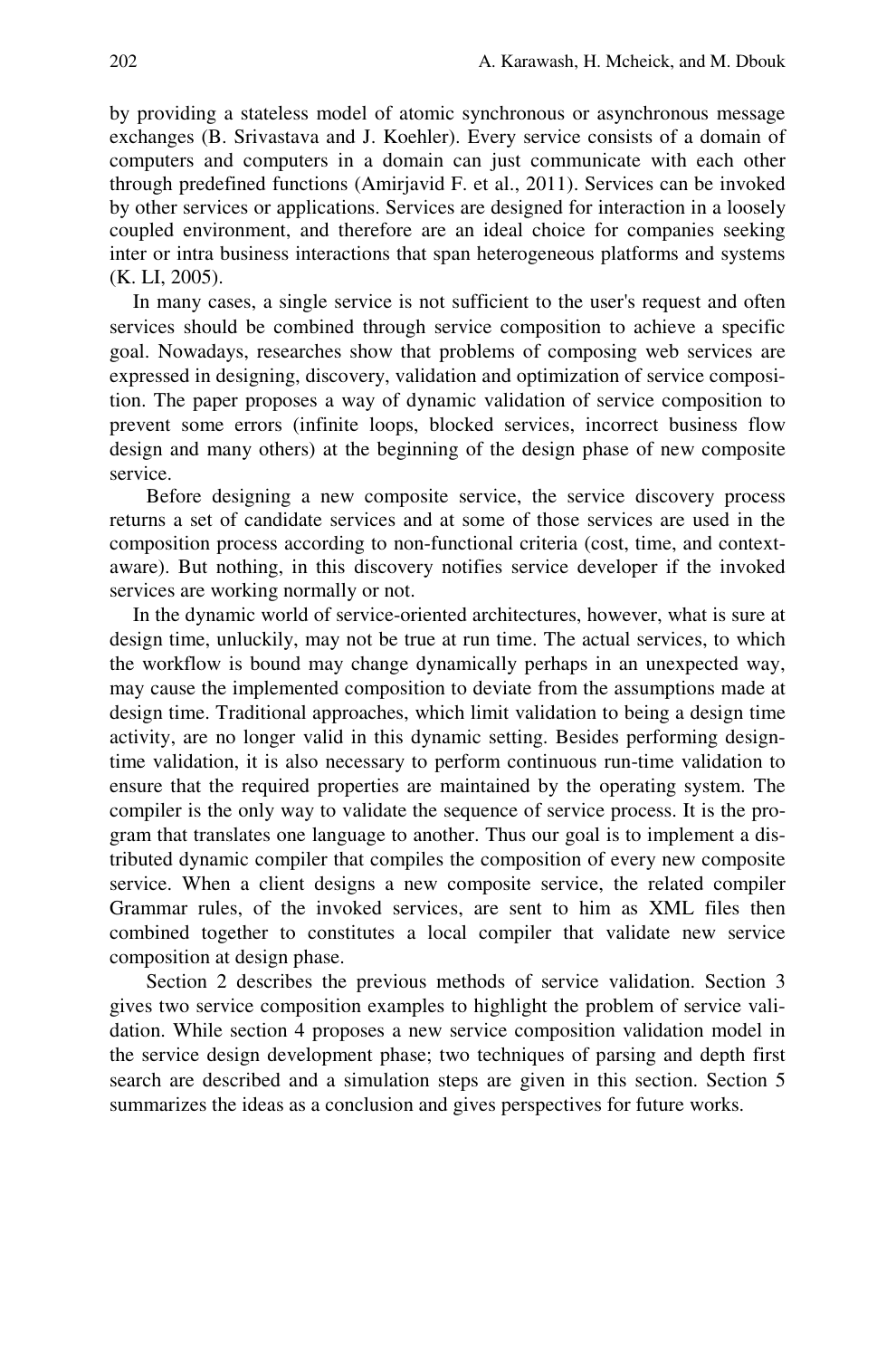## **2 Background**

This part describes the previous works and some basic features.

## *2.1 Related Works*

Some ways of dynamic system validation are discussed in this section. In 2006 Colombo et al., undertake the topic of dynamic composition where the service parts do not always behave along expected lines. They provide an extension to the BPEL language in the form of the 'SCENE platform' which addresses this issue. The proposed platform is validated forming an application using a set of real services and observing the behavior of the application (Colombo et al, 2006). In 2009, Silva et al proposed the DynamiCos structure which response the requirements of different customers to dynamically put together personalized services. To confirm the proposed structure they set together an extensive model of the structure which enables services to be deployed and be published in a UDDI-like registry (Silva et al, 2009).

In 2008, Eid et al explain a set of scales alongside which to evaluate the various frameworks of dynamic composition. The set of scales is inclusive and is roughly classified into three parts: input subsystem, composition subsystem, and execution subsystem. To be considered good a composition model must achieve well against these scales (Eid *et al.*, 2008).

In 2007, Shen et al found the Role and Coordinator (WSRC) model to hold dynamism in web service compositions. In this model, the development of service composition is divided into three layers: Service, Role, and Coordinator. To validate the model, the authors describe a case-study of a vehicle navigation system which comprises a global positioning system and a traffic control service (Shen *et al.*, 2007).

These are a small list of the validation methods in use for dynamic composition models and structures. Some of these methods are quite complex like the model proposed by DynamiCos or that of the SCENE platform. While, the validation ways that are simple like the case-study in the WSRC model seem useless.

The validation model proposed in this paper, Global compiler service, relatively simple as it expands the validation in one operating system to achieve a wide convention between all the operating systems that deal with service composition.

# *2.2 Basic Features*

*Business process execution language (BPEL) -* BPEL is a language created to compose, orchestrate and coordinate web services. It is the result of over ten years of collaborative effort in Business Project Management by Microsoft and IBM. It provides both synchronous and asynchronous interactions and it gives suitable forms to create a process. It allows the creation of composite processes with all its related activities. BPMN steps: invoking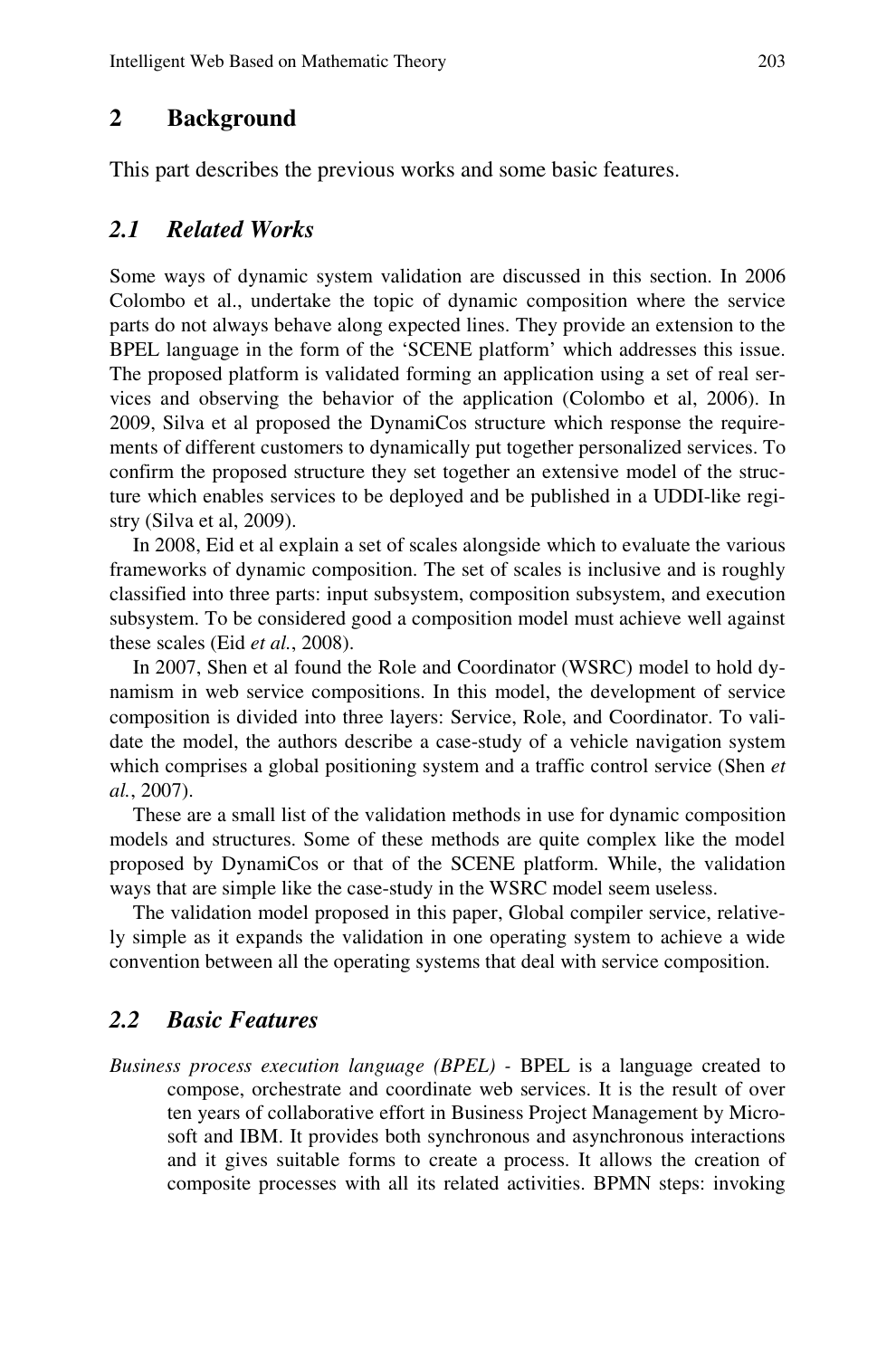web services, waiting for clients to invoke the service via message, generate response, manipulate variables, throws exceptions, pause for a selected time, terminate.

- *Compiler* is a program that takes a source program typically written in a highlevel language and produces an equivalent target program in assembly or machine language (Aho I. et al, 2007). Also it is reports error messages as a part of the translation process. A compiler performs two major tasks: analysis of the source program and synthesis of the target-language instructions. In order to build a compiler, there are six phases to follow as in figure 1: i) scanning the input program will be grouped into tokens, ii) parsing or syntax analysis, iii) building a Context-Free-Grammar, iv) applying semantic analysis to keep on mapping between each identifier of data structure (symbol table) and all its information and ensure consistent, v) extracting assembly code generation and vi) finally realizing code optimization.
- *Depth First Traversal (DFS)* it is a graph theory algorithm for traversing a graph. It is a generalization of preorder traversal. It starts from a vertex and recursively it build a spanning forest that determine if the graph is cyclic (contain cycle loop) or acyclic.



**Fig. 1** Phases to build a compiler

# **3 Composition of Web Service**

In order to highlight on the problem of web service composition and simplify the idea for the reader, this section gives two examples about service composition. The first example reflects a simple normal composition while the second shows an abnormal service behavior.

## *3.1 Simple Services Composition Example*

Figure 2 shows a simple example of how Providers of web services are communicated to achieve a composed service.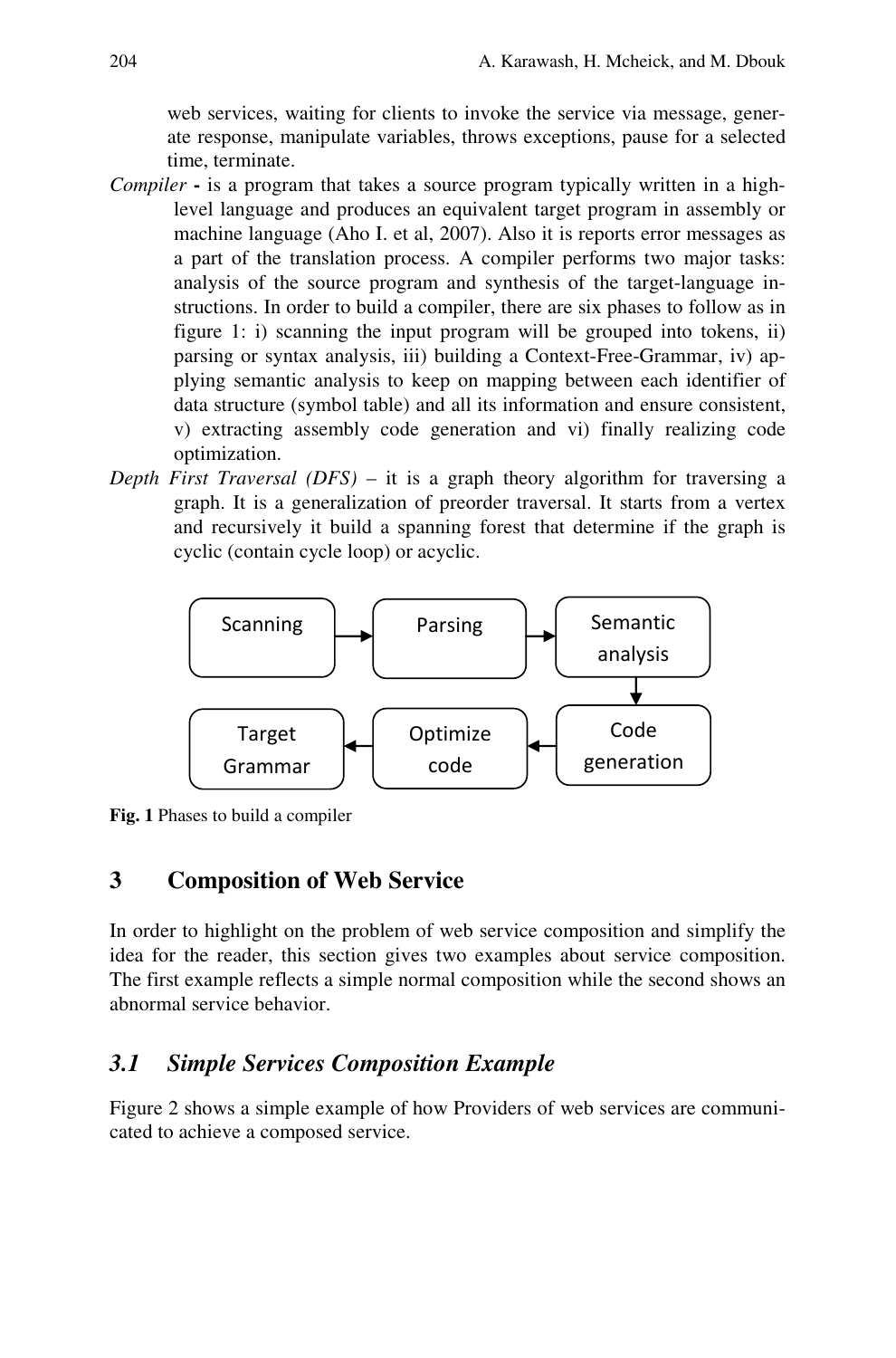Let *Client*<sub>2</sub> has to solve two mathematical formulas: " $FI: A = 2*x + 3*y$ " & " $F2: B = 2*x$ "

In order to achieve his goal *Client*<sub>2</sub> will design a new composite web service. First of all, he searches in *UDDI2* which gives him a summary about the services that are existed in the *Provider<sub>2</sub>*. *UDDI*<sub>2</sub> has two services that solve two equations: *EQ1*:"*2\*x*" & *EQ2:* "*3\*y*"



**Fig. 2** Example of composite services

Using the information given in the *WSDL* file by  $UDDI_2$ , *Client*<sub>2</sub> invokes *Provider<sub>2</sub>* operations. But the two services  $EQ<sub>1</sub>$  and  $EQ<sub>2</sub>$  invoke other services *ADD & Multiply* from the *Provider<sub>1</sub>* to complete the required answer. This is a simple idea about how service composition works.

# *3.2 Infinite Loop Example*

Web services are distributed through the whole internet and controlled by various sides. In the modern state, services are dynamically managed. Because the most used services are big and composite, the states of failure and infinite loop are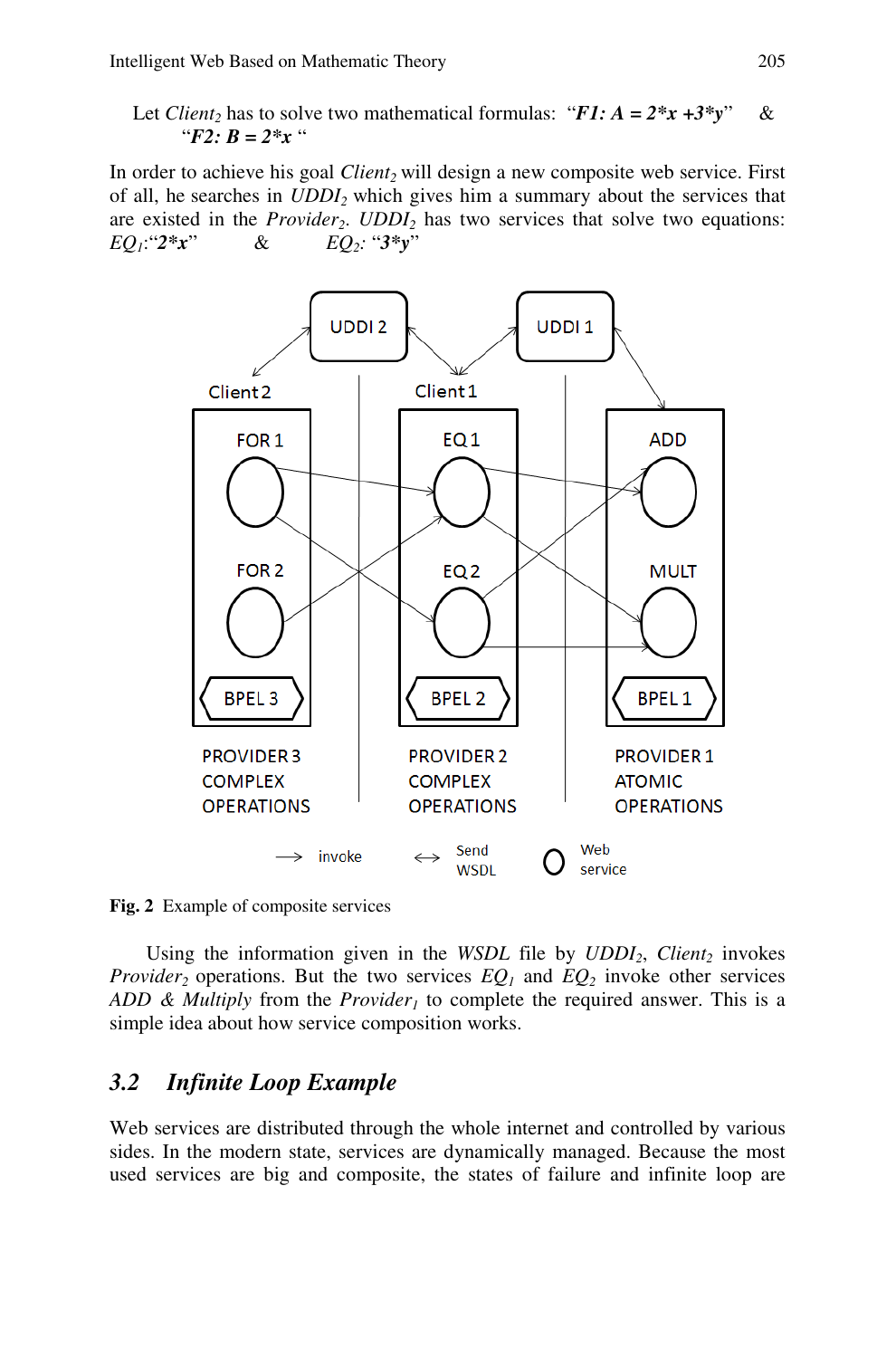detected sometimes. Failure of composite services results from an obstacle in one of its parts, while infinite loop exists as a result of wrong process flow design.

A real example of the service composition problem (infinite loop) is the TIBCO web service. See the link below (https://www.tibcommunity.com/ message/70086). Figure 3 shows an infinite loop (or cycle) while executing composite service.



**Fig. 3** Infinite loop of web service

Let voltage represented by *V*, current by *I*, resistance by R and represent power by *P*.

We have a set of service to use:

- *Client*<sub>2</sub> build two services *GET-SERVER-VOLT & GET-SERVER-POWER*
- *Provider*<sub>2</sub> provides two services *Get-Volt*  $(V= I^*R)$  & *Get-Power*  $(P=V^*I)$
- *Provider<sub>1</sub>* provides two services *Get-Resistance & Get-Current*  $(R=p/I^2)$

*Client*<sub>2</sub> wants to calculate the consumption of **Voltage and Power** of the last service provider machine during a composite service process. To complete the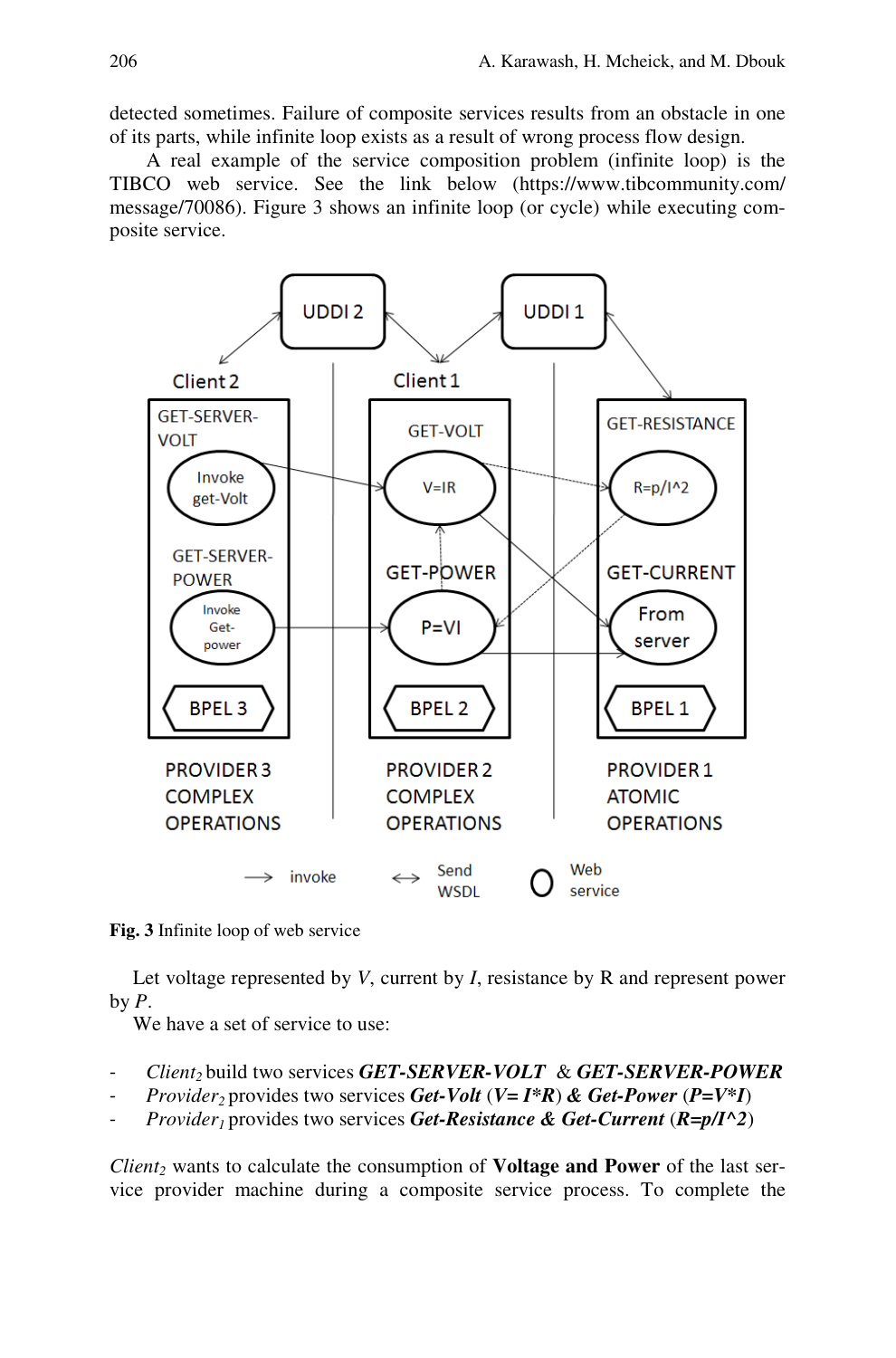needed service, *Client*<sub>2</sub> invokes services from *Provider*<sub>2</sub> while *Provider*<sub>2</sub> invokes other services of *Provider<sub>1</sub>* to answer the question of *Client*<sub>2</sub>. To build his own services (*GET-SERVER-VOLT & GET-SERVER-POWER*), *Client*<sub>2</sub> firstly searches in UDDI2 about services and invokes **G***et-Volt* & *Get-Power* from *Provider<sub>2</sub>.* 

Regarding the service "*Get-Volt*", it invokes *Provider<sub>1</sub>* (the last service provider in this process) services specifically the "*Get-Resistance*" service to calculate resistance '*R*' and it invokes the "**Get-Current**" service to calculate current '*I'*.

From the other side, the service "*Get-Resistance*" invokes "*Get-Power*" service from *Provider2* in order to calculate power '*P*'. But the service "*Get-Power*" invokes "*Get-Volt*" service to calculate voltage V.

 Indeed, the "*Get-Server-Volt*" service falls into an *infinite loop* as seen above (figure 3) in red color. The "*Get-Volt*" node invokes the "*Get-Resistance*" node which needs results from "*Get-Volt*". Thus "*Get-Volt*" invokes itself indirectly. There are also other types of errors may occur because of partial fail or bad service communications.

## **4 Distributed Global Service Compiler (DGSC)**

Our DGSC model consists of extracting compiler Context-Free-Grammar rules of the business process (BPEL) of a web service (figure 4). Then save these rules in the UDDI registry. Grammar rules are used later by the client when he fetches the registry to build a new composite service.

DGSC is simply a verification of new composite service before the execution that is valuable. Beside the development of programming languages, there exist many tools today, for example ATLAS in Eclipse, that transforms the design phase of service to related code automatically. But how achieve the same for online dynamic service composition without dangerous errors? As we know, it is impossible to discover the business process for web service through SOA model (meta-data about service process is just published by WSDL file).

Our goal is to discover design errors in the design phase of composite service without knowing the exact flow of service process. In fact, there are many obstacles facing our DGSC because the service design takes place in the client side and the content of web services is dynamically edited from several sides.

Service designer (Client side) searches the UDDI in order to build a new composite service. But nothing verifies that the new combination of service, that may also invoke other services, is free of errors and infinite loops. Also even if a correct composition of a complex service is achieved, this action may fail later because services are dynamically edited.

The proposed solution uses two phases of compiler design (scanning and parsing). This phase of the compiler is applied in the business process (BPEL) of service that contains the internal service design. A grammar rules drive similar to the case of the third phase of compiler design (Context-Free-Grammar). These rules are sent to UDDI registry in XML format. But the client uses the WSDL files of several services to design a new composite service. Thus depending on our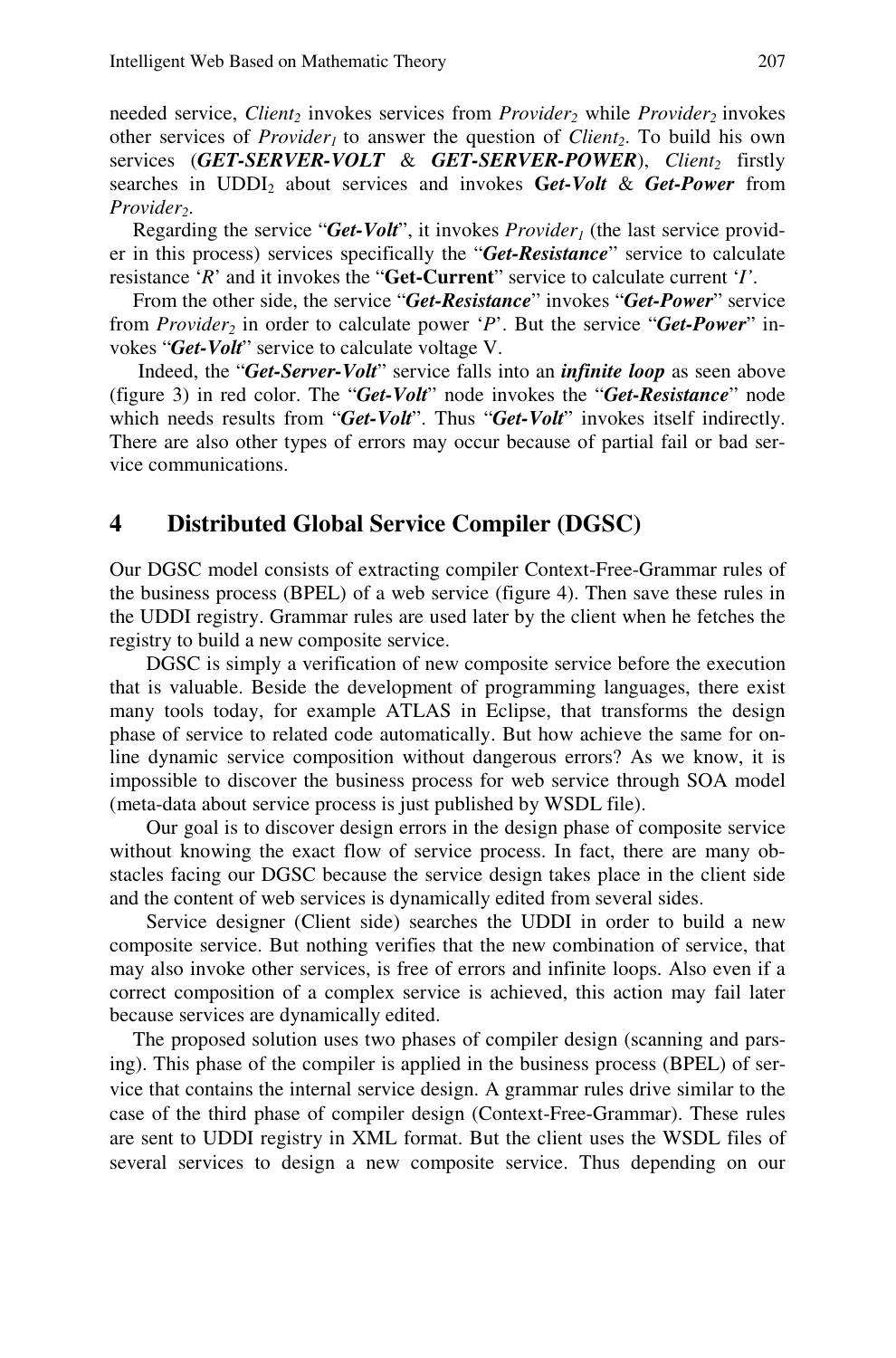

**Fig. 4** Distributed global Service Compiler (DGSC)

proposed model he downloads the rules file, from the UDDI, with the WSDL file and he uses these rules to compile a new design of composite service. Locally on the client side, a mathematical algorithm (DFS) is applied in these rules to detect if the new design of composite service contains infinite loop before service deployment.

# *4.1 Extraction of Service Grammar*

For every programming language there exists a compiler Grammar that is used to verify the steps of building a new program. As mentioned in section 2.2, there are six phases to build a compiler. But in our distributed compiler model we just need to detect infinite loops. Thus scanning then parsing is applied to the BPEL file and a result is a context-Free-Grammar for the service (similar to the third phase of building compiler).

To achieve our BPEL parser, we used the BPEL grammar of BPLE4WS written by the members of the ReDCAFD Laboratory at the University of Sfax.

The BPEL parser is implemented using Netbeans 6.9.1 and Java code. The outcome of the parser is a database entry in a specific table.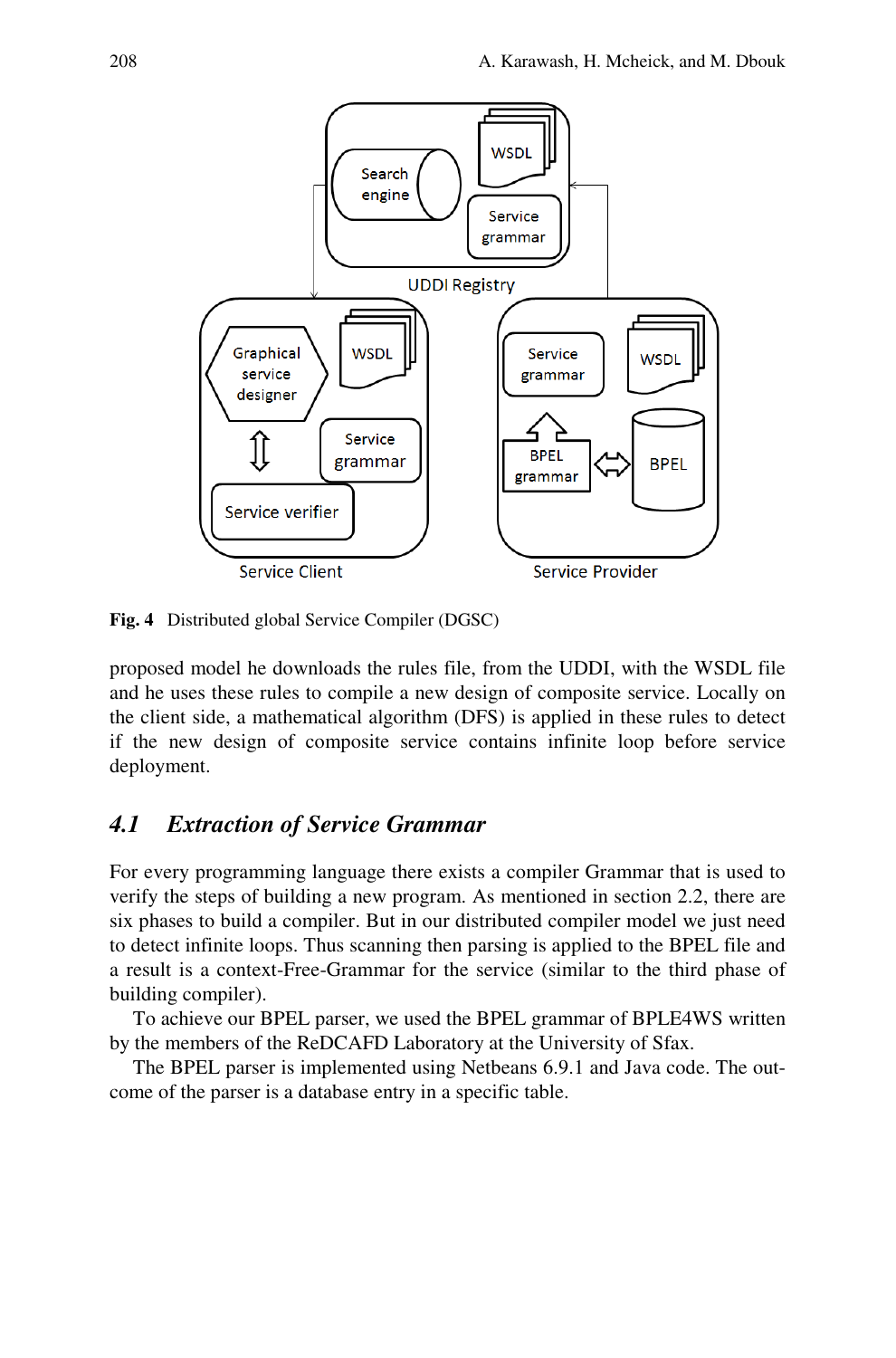

**Fig. 5** Loan BPEL example

| Table 1 The Output result of parsing the Loan BPEL code |  |  |  |  |  |  |  |  |  |
|---------------------------------------------------------|--|--|--|--|--|--|--|--|--|
|---------------------------------------------------------|--|--|--|--|--|--|--|--|--|

| <b>Activity</b>   | 0             | 1   | $\overline{c}$ | 3   |               | 5           |
|-------------------|---------------|-----|----------------|-----|---------------|-------------|
| name              |               |     |                |     |               |             |
| <b>Activity</b>   | receive       | if  | invoke         | if  | invoke        | Reply       |
| <b>Name</b>       |               |     |                |     |               |             |
| Current           | ReceiveFrom-  | nul | invokeloan-    | nul | invokeloan-   | ReplyToCus- |
| <b>State</b>      | Customer      | L   | Process        | ı.  | Process       | tomer       |
| <b>Conditions</b> | LoanRequesto- | nul | ProcessAppli-  | nul | ProcessAppli- | LoanProces- |
|                   | rOpera.       |     | cation         | 1   | cation        | sor         |
| Partner           | LoadRequestor | nul | LoanProcessor  | nul | LoanProcessor | LoanProces- |
| Link              |               |     |                | ш   |               | sor         |
| Opera-            | LoanRequesto- | nul | ProcessAppli-  | nul | ProcessAppli- | LoanProces- |
| tions             | rOpera.       |     | cation         |     | cation        | sor         |
| <b>Next</b>       | 1             | 2,3 | 5              | 4,5 | 5             | 6           |
| <b>Activity</b>   |               |     |                |     |               |             |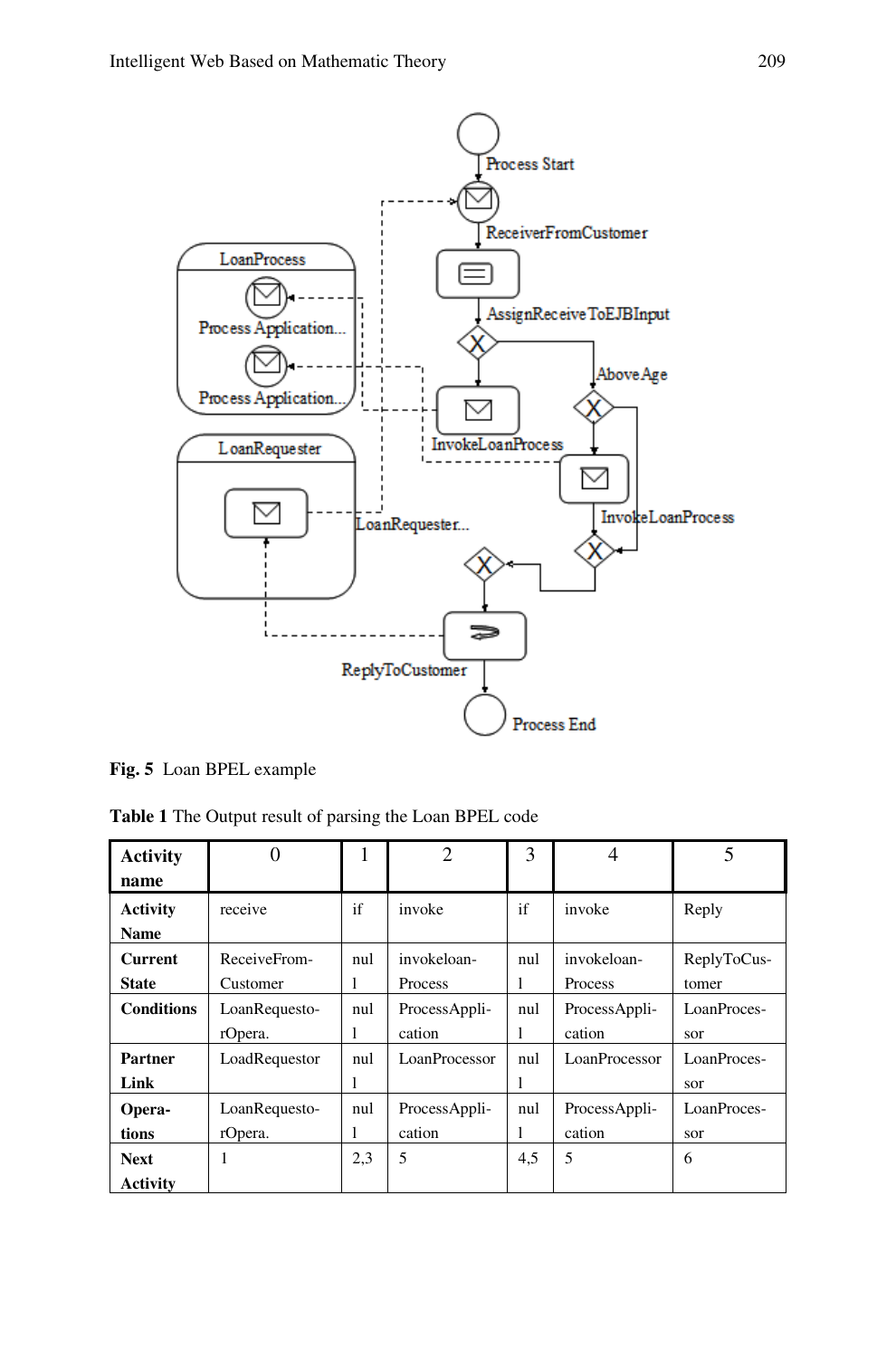Each row entry represents the details of an individual activity which provides information about the current state name, current state properties (as My Role, Partner Role), PartnerLink (which represents the associated web service), name of the operation being invoked, condition of a looping structural activity, current state number, and next possible state numbers. The result of parsing BPEL file is saved in an Excel file. Table 6 below contains the output of parsing Loan BPEL file in and the BPEL design is found in figure 5.

#### *4.2 Detect Cycle by DFS*

According to our model and after he requests the WSDL file from UDDI, the Compiler rules in XML format will be received by the client. In this section, the results of parsing the BPEL file will be considered as an inputs and these inputs will be transformed into a direct graph (arcs between nodes have sense).

Now the problem is changed from programming into a graph theory problem (figure 6).Instead of checking if the new design of composite service falls in infinite loop or not, we can verify if that the obtained graph is directed cyclic or acyclic. DFS algorithm is used to detect if the graph is acyclic.



**Fig. 6** The directed graph of the BPEL example

Indeed, DFS starts from the root node and explores siblings as far as possible along each branch before backtracking and if it arrive a visited node again it will notify that the graph is cyclic (it contains cycle). But sometimes the service designer need to have a cycle like while-loops, for-loops or even reply to node that sends a request. Thus in all cases we give the designer the permission to discard the detected harmful loops.

# *4.3 Distributed Compiler Concept*

Composite services are built by invoking other already implemented services. But the web services are dynamic and able to be edited at random time.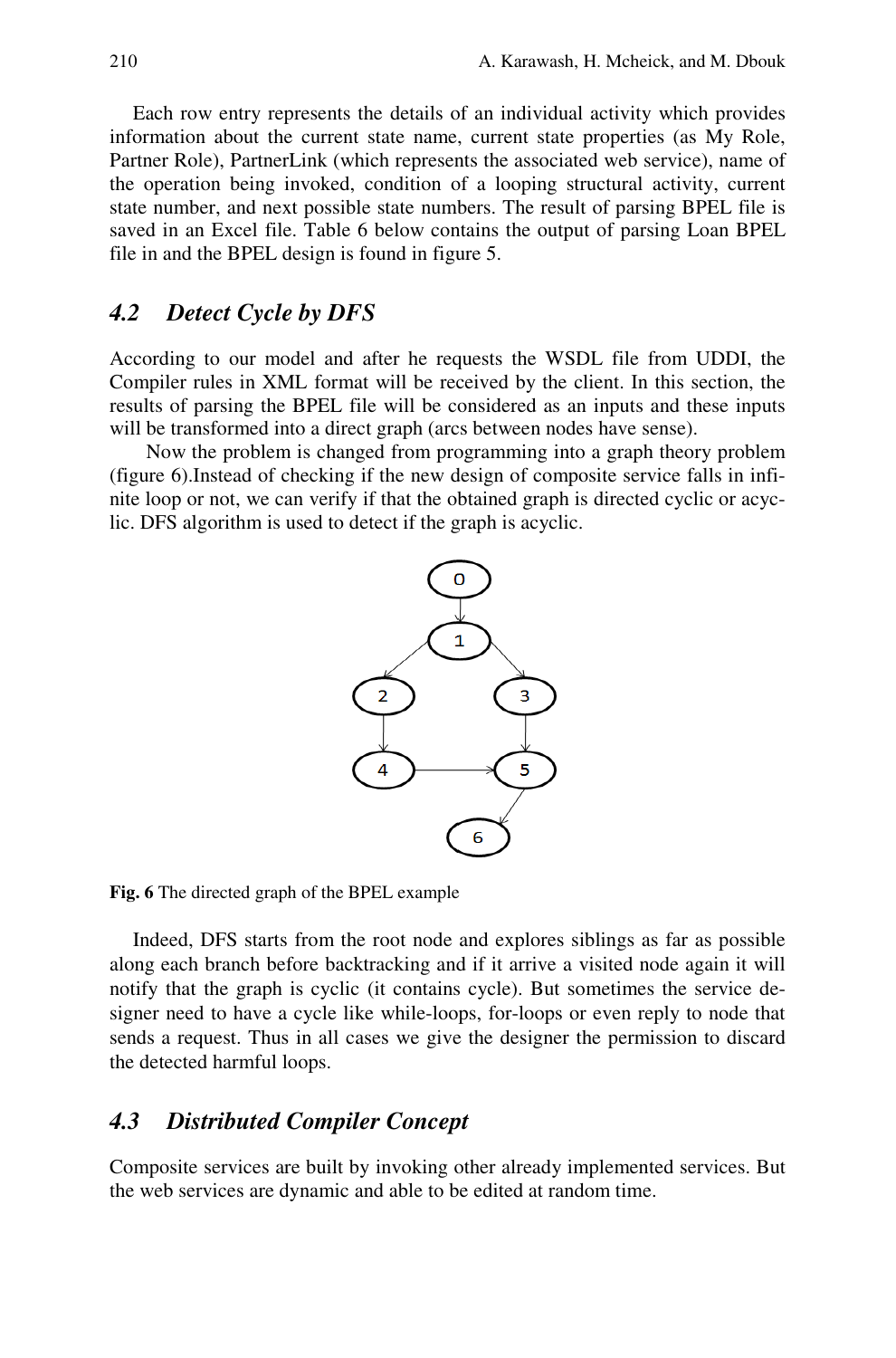In our case, the compiler is decentralized (federated) and the Grammar of every service works as a small compiler. When service designer forms a new composite service and the Grammar rules of all what is needed to be invoked services are collected at the client's machine. These rules are combined and DFS is applied to detect errors (infinite loops, errors...etc.). If the result returns an error then a notification appears to the web service designer that he must change the wrong graphical service design and the compiler gives him details about the error.

DGSC deals with the existing implemented services as standards, which have correct design, for new composite service.

In other words, if a developer wants to develop new composite service called *XY* and he needs to use other services then all these other services will stay noneditable at the last stage of designing this service. Thus the developer will receive an update message if the service he needs to invoke change during his design of new composite service. There several scenarios may occur during the design phase of new composite service:

- The relations between the services to be invoked are edited.
- *-* One of the services to be invoked is being deleted or failed.
- *-* An internal change occurs in the behavior of one of the services to be invoked.

Thus the server sends updates to a web service designer about any change occur in the required services of the new composition. Also the server prevents changes in these needed services while the deployment phase of the new composite service takes place. After the deployment of this new service it will be standard for other new services during the design phase.

## *4.4 Steps of DGSC Simulation*

In this simulation we have used Netbeans6.9.1, Apache Tomcat server, Apacheode-war-1.3.5. We use http://ode.apache.org to execute a BPEL file based on the Apache server.

There are several steps in our simulation (check the sections 4.1 for detail of this simulation):

- 1. Start the Apache server and Netbeans.
- 2. Create database then a table (we used EXCEL file) to save the result of parsing a BPEL.
- 3. Apply the database connection between Netbeans and the database.
- 4. Use existing or Design some BPEL processes examples (as LoanProcess in our case) in service composition
- 5. Execute the code of our parser and put the BPEL file which previously designed as input and choose the excel database to save the output.
- 6. The XWTransformer class transforms the output result in the table to XML format and inserts its content to the WSDL file of the service.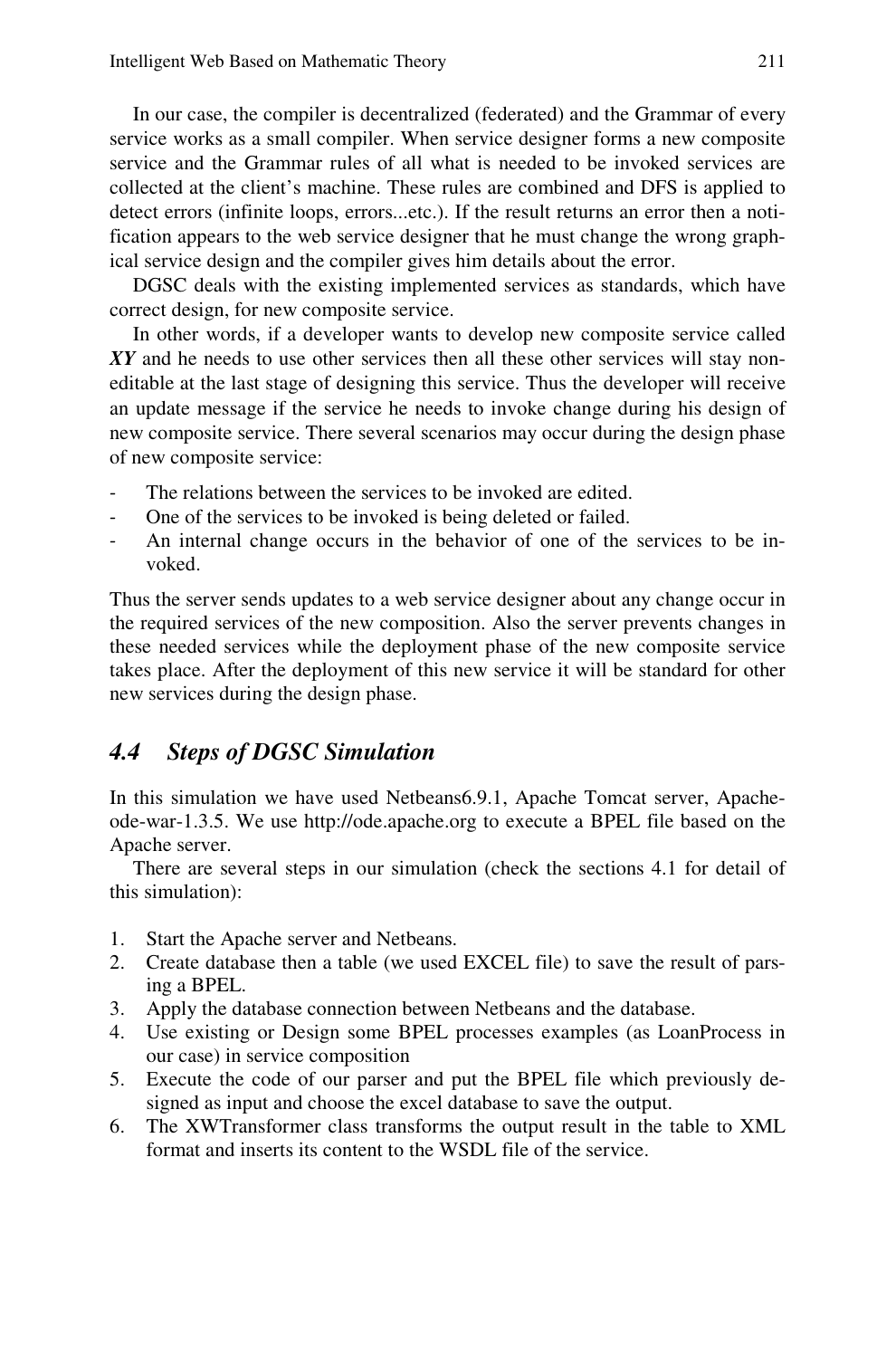- 7. Apply SOAP to send the WSDL content file from server to client (for more details refer to http://ode.apache.org/war-deployment.html).
- 8. Execute WXExctractor class code that extracts the parsing result from the WSDL file.
- 9. Combine the parsing results of all the services invoked in this composition.
- 10. Execute the Depth first search (DFS) code using the combined result as input.



**Fig. 7** The result DGSC simulation

This simulation validates the composition of new services. Before deploying the new design composite service, if the simulation detects infinite loop, it will notice the developer to fix it and then change the design. This model helps designer to avoid the cyclic composition service in the real world where a huge number of invocations take place and all the design services are dynamically changed and composed. Figure 7 shows the result of the DGSC simulation that is applied on a group of BPEL files of the services to be invoked to form a new composed service.

# **5 Conclusion and Future Works**

The web service revolution simplified the building of new complex services because it gives the facility to invoke any type of services. On the other side, this revolution offers only the meta-data to the user about the service to be invoked. Thus invoking blindly another service may not give always the needed result. From this point, we start searching about a way to validate the web service at the design phase and the answer is the Distributed global Service Compiler. Since we have millions of services we cannot build a centralized compiler for all the services, we have developed a dynamic compiler per each new composite service. To deal with business process of the service, we started from BPEL and extract the Grammar rules, which represent the internal map (sequence) of that service. As the client contacts the Registry of services to get summary (such as WSDL file)